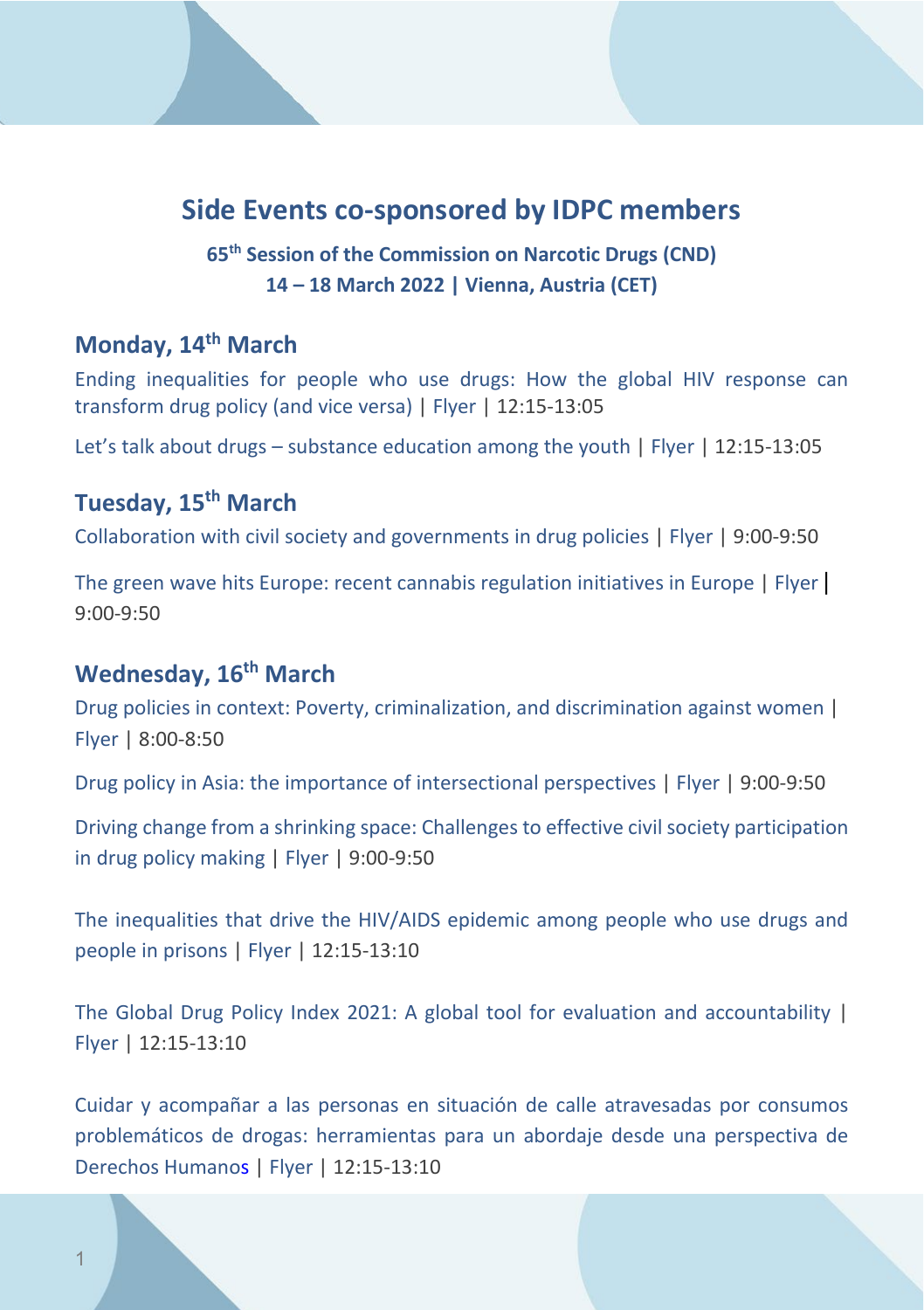[Challenging the criminalization of poverty and marginalization in Africa –](https://us02web.zoom.us/webinar/register/WN_XGWnaTMiSHePrpghVpCc5w) and beyond | [Flyer](https://www.unodc.org/res/commissions/CND/session/65_Session_2022/wed_16_march_side_event_html/Criminalisation_Poverty.pdf) | 13:10-14:00

#### **Thursday, 17th March**

[Nordic decriminalisation and criminalisation models -](https://us02web.zoom.us/webinar/register/WN_loUoWFyCRMmCV82B0lj7gg) lessons learned | [Flyer](https://www.unodc.org/res/commissions/CND/session/65_Session_2022/thur_17_march_side_event_html/Nordic_Flyer_final_CND.pdf) | 9:00- 9:50

[Won't somebody think of the children? Youth welfare in drug policy](https://us06web.zoom.us/webinar/register/WN_FBpInD1cTfWCc5Mh2o9B9A) | [Flyer](https://www.unodc.org/res/commissions/CND/session/65_Session_2022/thur_17_march_side_event_html/Children_Youth_Welfare_in_Drug_Policy.pdf) | 12:15-13:05

[Young women who use drugs -](https://us02web.zoom.us/j/88254501134) Breaking the silence [| Flyer](https://fileserver.idpc.net/events/CND%20Side%20Event-YoungWomenWhoUseDrugs.pdf) | 12:15-13:05

[The shortcomings and side effects of substance scheduling](https://us02web.zoom.us/webinar/register/WN_6is899ijQvuscTxQt7vGKw) | [Flyer](https://www.unodc.org/res/commissions/CND/session/65_Session_2022/thur_17_march_side_event_html/Scheduling-cnd65-flyer-sans-names.pdf) | 12:15-13:05

[Practical measures for the prohibition of arbitrary detention in the context of drug](https://us02web.zoom.us/webinar/register/WN_lRtSoqhyRSqq7M0SfYgEGg)  [control measures](https://us02web.zoom.us/webinar/register/WN_lRtSoqhyRSqq7M0SfYgEGg) | [Flyer](https://www.unodc.org/res/commissions/CND/session/65_Session_2022/thur_17_march_side_event_html/Arbitrary-Detention-SideEvent-Flyer_003.pdf) | 13:10-14:00

[Decriminalisation in the Americas: towards a more humane drug policy](https://us06web.zoom.us/meeting/register/tZcvdeCrqz8jH9w6U2btSPjjIGotokcXf3Ib) [| Flyer](https://www.unodc.org/res/commissions/CND/session/65_Session_2022/thur_17_march_side_event_html/65_CND_flyer.jpg) | 13:10- 14:00

# **Friday, 18th March**

[Mitigating the risks of corporate capture in emerging legal cannabis markets](https://teams.microsoft.com/registration/6jWzJLkY0UO-K48M2LKjhQ,psPj_XBa3kmNRTRCVFCn7w,ymhdq3a17E2depmgFu9fjw,oqyiUueZVUecfVXJvQZIZQ,Vuh-Xa-gWUqumYO7apIRvQ,t9WBSSu-lU-cGKvrri-Dlw?mode=read&tenantId=24b335ea-18b9-43d1-be2b-8f0cd8b2a385) [| Flyer](https://www.unodc.org/res/commissions/CND/session/65_Session_2022/fri_18_march_side-event_html/cnd_webinar_flyer_flyer_landscape_1_.png) | 12:15-13:05

[Open wound: Extrajudicial drug war killings in 2022](https://teams.microsoft.com/registration/6jWzJLkY0UO-K48M2LKjhQ,psPj_XBa3kmNRTRCVFCn7w,ymhdq3a17E2depmgFu9fjw,oqyiUueZVUecfVXJvQZIZQ,Vuh-Xa-gWUqumYO7apIRvQ,t9WBSSu-lU-cGKvrri-Dlw?mode=read&tenantId=24b335ea-18b9-43d1-be2b-8f0cd8b2a385) | [Flyer](https://www.unodc.org/res/commissions/CND/session/65_Session_2022/fri_18_march_side-event_html/announcement-flyer-v2.pdf) | 12:15-13:05

[Motherhood and drug use: emerging research and on the ground evidence](https://us02web.zoom.us/meeting/register/tZAqf-irqDMuHdyJbl8RHjSgkNnqBG4lDycf) | [Flyer](https://www.unodc.org/res/commissions/CND/session/65_Session_2022/fri_18_march_side-event_html/CND2022_ATS_RIA_side_event.jpeg) | 12:15-13:05

[Responsible legal regulation of drugs: a pathway to](https://us02web.zoom.us/webinar/register/WN_aX-1Ph55QaWwCrYjfeWzfQ) good governance and planetary [health](https://us02web.zoom.us/webinar/register/WN_aX-1Ph55QaWwCrYjfeWzfQ) | [Flyer](https://www.unodc.org/res/commissions/CND/session/65_Session_2022/fri_18_march_side-event_html/Health_Poverty_Action_CND_SIDE_EVENT_2022_v2.pdf) | 12:15-13:05

[Reaching global AIDS targets through harm reduction and](https://unaids.zoom.us/meeting/register/tZMpdOmrqDouGdbQZu9w0UDjAlB7Mq6l1G7I) reform of restrictive drug policy [frameworks](https://unaids.zoom.us/meeting/register/tZMpdOmrqDouGdbQZu9w0UDjAlB7Mq6l1G7I) | [Flyer](https://fileserver.idpc.net/events/Reaching-Global-AIDS-Targets.pdf) | 12:15-13:05

[Women who use drugs: intersecting injustice and opportunity](https://us02web.zoom.us/webinar/register/WN_sM1BcnysTxaVxmslcl-jvA) [| Flyer](https://www.unodc.org/res/commissions/CND/session/65_Session_2022/fri_18_march_side-event_html/CND_side_event_flyer_un_women.pdf) | 13:10-14:00